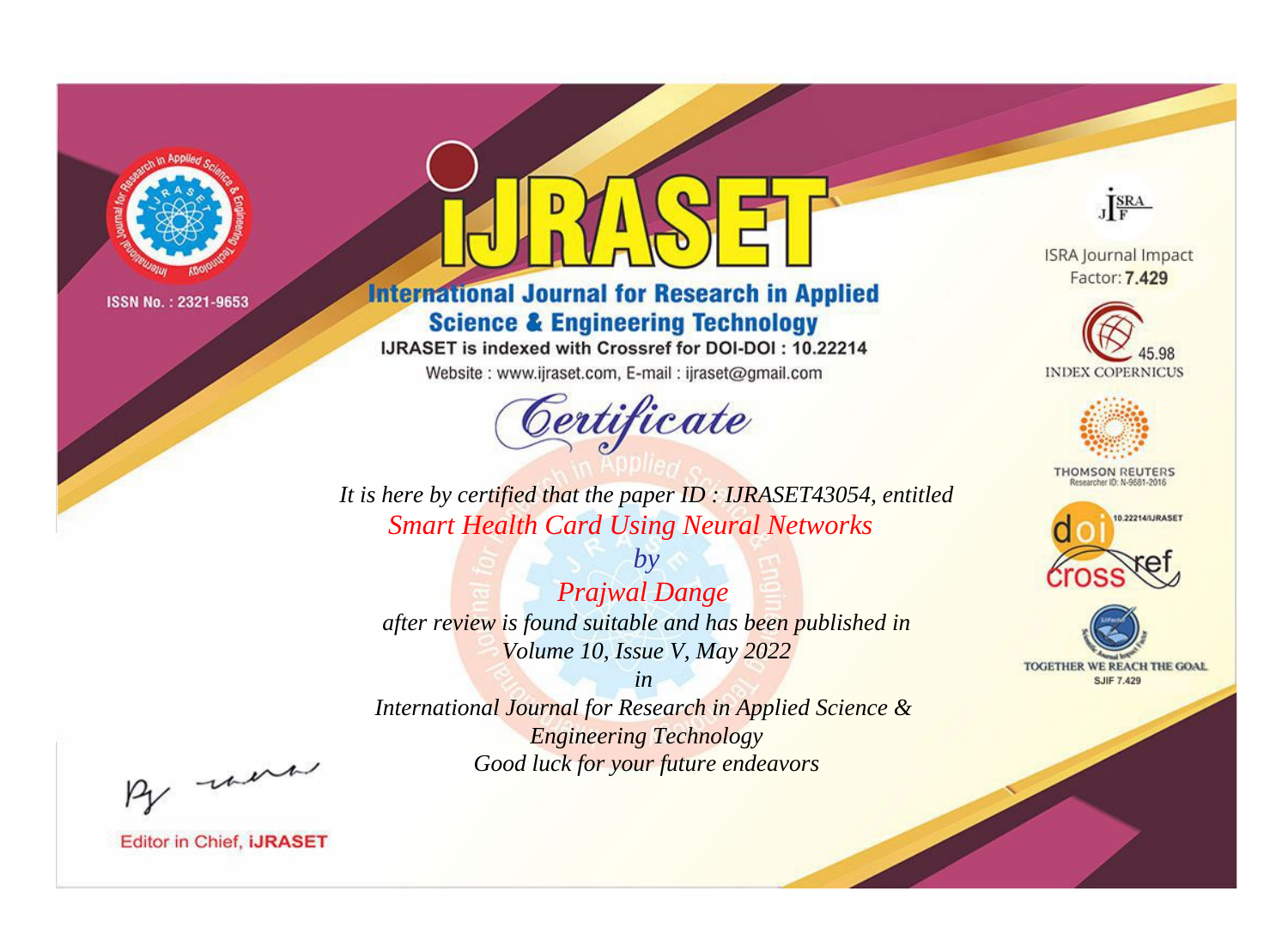

# **International Journal for Research in Applied Science & Engineering Technology**

IJRASET is indexed with Crossref for DOI-DOI: 10.22214

Website: www.ijraset.com, E-mail: ijraset@gmail.com



JERA

**ISRA Journal Impact** Factor: 7.429





**THOMSON REUTERS** 



TOGETHER WE REACH THE GOAL **SJIF 7.429** 

*It is here by certified that the paper ID : IJRASET43054, entitled Smart Health Card Using Neural Networks*

*by Sourav Jagtap after review is found suitable and has been published in Volume 10, Issue V, May 2022*

*in* 

*International Journal for Research in Applied Science & Engineering Technology Good luck for your future endeavors*

By morn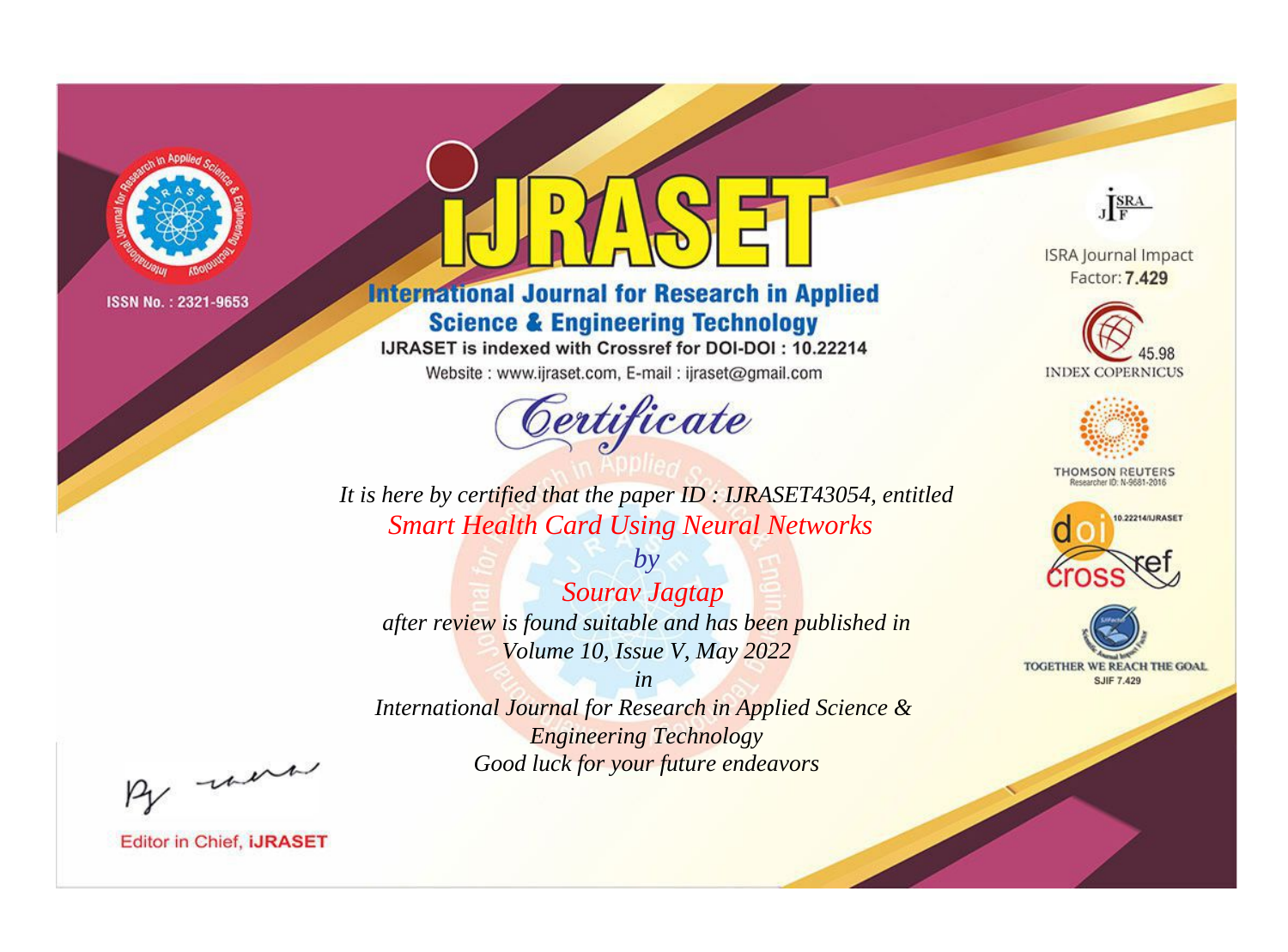

# **International Journal for Research in Applied Science & Engineering Technology**

IJRASET is indexed with Crossref for DOI-DOI: 10.22214

Website: www.ijraset.com, E-mail: ijraset@gmail.com



**ISRA Journal Impact** 

JERA

Factor: 7.429





**THOMSON REUTERS** 



TOGETHER WE REACH THE GOAL **SJIF 7.429** 

*It is here by certified that the paper ID : IJRASET43054, entitled Smart Health Card Using Neural Networks*

*by Pankaj Padole after review is found suitable and has been published in Volume 10, Issue V, May 2022*

*in* 

*International Journal for Research in Applied Science & Engineering Technology Good luck for your future endeavors*

By morn